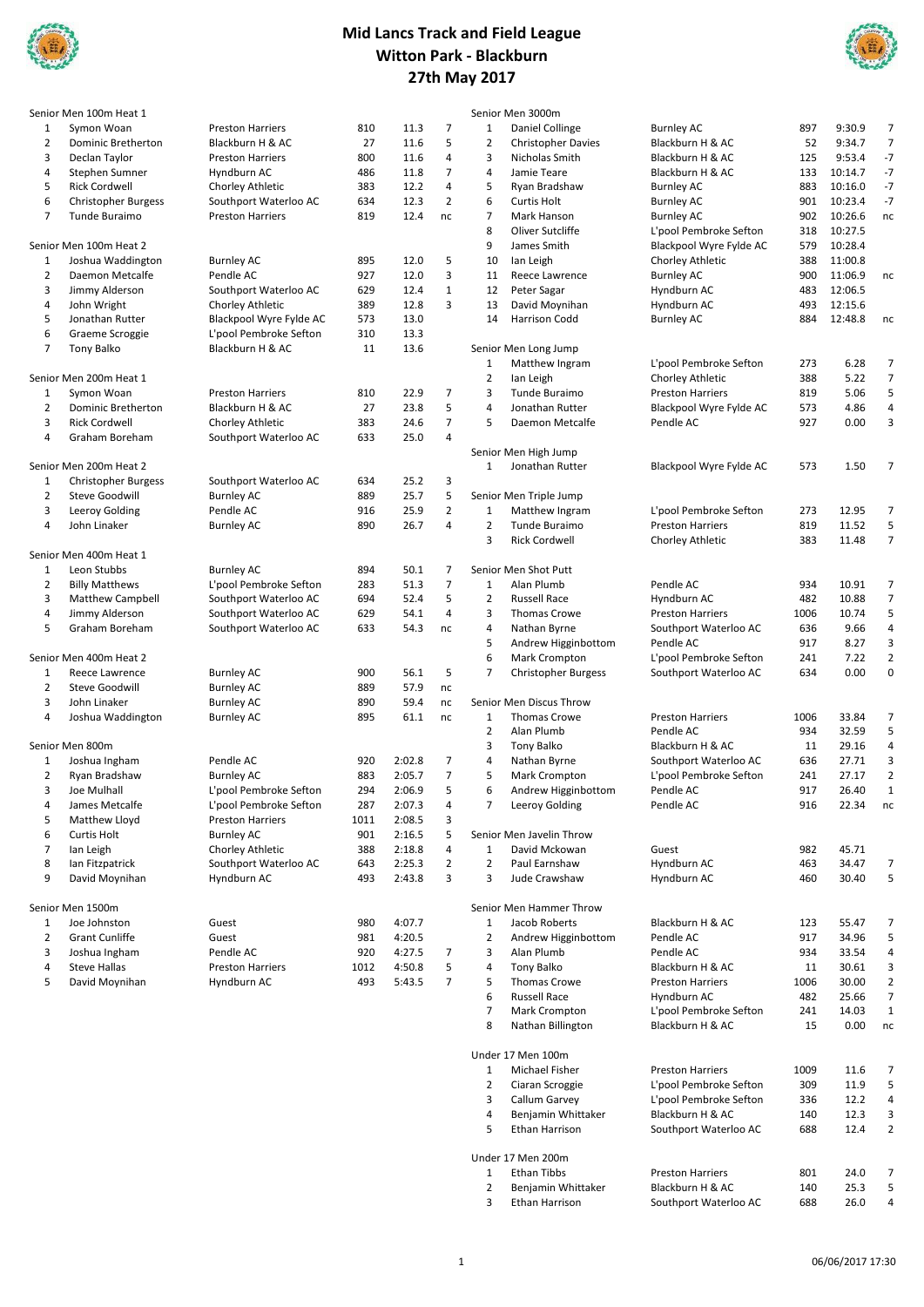



|                | Under 17 Men 800m          |                         |      |        |                |                | Under 15 Boys 400m            |                         |      |        |                     |
|----------------|----------------------------|-------------------------|------|--------|----------------|----------------|-------------------------------|-------------------------|------|--------|---------------------|
| $\mathbf{1}$   | Tom Roberts                | <b>Preston Harriers</b> | 1001 | 2:03.6 | $\overline{7}$ | 1              | Jack Garwood                  | Lancaster Morecambe AC  | 715  | 58.3   | 7                   |
| 2              | Joe Houghton               | L'pool Pembroke Sefton  | 271  | 2:04.3 | 5              | $\overline{2}$ | Ethan Joyce                   | Blackburn H & AC        | 84   | 59.0   | 5                   |
| 3              | Reuben Copley              | Barrow & Furness AC     | 218  | 2:09.1 | $\overline{7}$ | 3              | Ben Branton                   | Blackburn H & AC        | 26   | 61.8   | 4                   |
| 4              | <b>Bradley Meikleham</b>   | Blackburn H & AC        | 99   | 2:12.5 | 4              | 4              | Jacob Smith                   | Kendal AC               | 957  | 63.7   | $\overline{7}$      |
| 5              | Morgan Webster             | Pendle AC               | 937  | 2:22.6 | 3              | 5              | <b>Pharrell Turner-Comber</b> | <b>Preston Harriers</b> | 836  | 65.3   | 3                   |
| 6              | Luke Parker                | Hyndburn AC             | 481  | 2:31.6 | 5              | 6              | Vaughn Samson                 | Kendal AC               | 960  | 70.5   | 5                   |
|                | Under 17 Men 1500m         |                         |      |        |                |                | Under 15 Boys 800m            |                         |      |        |                     |
| $\mathbf{1}$   | Kian Davis                 | Chorley Athletic        | 384  | 4:18.5 | $\overline{7}$ | $\mathbf{1}$   | Mackenzie Woodward            | Guest                   | 968  | 2:06.8 |                     |
| 2              | Adam Jones                 | L'pool Pembroke Sefton  | 274  | 4:19.1 | $\overline{7}$ | $\overline{2}$ | Leon Thomas                   | Blackburn H & AC        | 135  | 2:09.6 | 7                   |
|                |                            |                         |      |        |                |                |                               |                         |      |        |                     |
| 3              | <b>Tom Dickinson</b>       | L'pool Pembroke Sefton  | 247  | 4:31.9 | 5<br>5         | 3              | <b>Mark Roberts</b>           | L'pool Pembroke Sefton  | 306  | 2:17.1 | 5                   |
| 4              | <b>Reuben Copley</b>       | Barrow & Furness AC     | 218  | 4:34.0 |                | $\sqrt{4}$     | Oliver Goldthorp              | Chorley Athletic        | 356  | 2:19.0 | 7                   |
|                |                            |                         |      |        |                | 5              | Harrison Reilly               | Chorley Athletic        | 372  | 2:19.4 | 5                   |
|                | Under 17 Men Long Jump     |                         |      |        |                | 6              | <b>Harry Steele</b>           | L'pool Pembroke Sefton  | 316  | 2:21.0 | 4                   |
| 1              | Benjamin Whittaker         | Blackburn H & AC        | 140  | 4.74   | $\overline{7}$ | $\overline{7}$ | Harvey Ashworth               | Blackburn H & AC        | 8    | 2:22.7 | 3                   |
| 2              | Luke Parker                | Hyndburn AC             | 481  | 4.18   | $\overline{7}$ | 8              | Jacob Smith                   | Kendal AC               | 957  | 2:26.2 | $\sqrt{4}$          |
|                |                            |                         |      |        |                | 9              | George Whittaker              | Blackburn H & AC        | 139  | 2:34.3 | nc                  |
|                | Under 17 Men High Jump     |                         |      |        |                | 10             | Nathan Ormandy                | Barrow & Furness AC     | 188  | 2:35.3 | 3                   |
| $\mathbf{1}$   | Kai Finch                  | L'pool Pembroke Sefton  | 256  | 1.80   | $\overline{7}$ | 11             | LewisMcMahon                  | Southport Waterloo AC   | 665  | 2:36.8 | $\overline{2}$      |
| 2              | Luke Kenyon                | Blackburn H & AC        | 87   | 1.75   | 5              | 12             | Liam Harrison                 | L'pool Pembroke Sefton  | 268  | 2:37.8 | nc                  |
| 3              | Owen Southern              | L'pool Pembroke Sefton  | 314  | 1.65   | 4              | 13             | Jack Newton                   | Lancaster Morecambe AC  | 725  | 2:40.0 | $\mathbf 1$         |
|                |                            |                         |      |        |                | 14             | <b>Thomas Ralfs</b>           | L'pool Pembroke Sefton  | 301  | 2:43.1 | nc                  |
|                | Under 17 Men Triple Jump   |                         |      |        |                | 15             | <b>Alex Carling</b>           | Barrow & Furness AC     | 219  | 2:55.6 | $\overline{2}$      |
| 1              | Jonathan Gough             | Blackburn H & AC        | 158  | 11.10  | $\overline{7}$ |                |                               |                         |      |        |                     |
| 2              | Oliver Goldthorp           | Chorley Athletic        | 356  | 11.02  | $\overline{7}$ |                | Under 15 Boys 1500m           |                         |      |        |                     |
| 3              | Oliver Ip                  | Lancaster Morecambe AC  | 748  | 10.75  | 5              | $\mathbf{1}$   | <b>Matthew Ramsden</b>        | Blackburn H & AC        | 115  | 4:26.4 | 7                   |
|                |                            |                         |      |        |                | $\overline{2}$ | Ryan Heneghan                 | Guest                   | 983  | 4:42.1 |                     |
|                | Under 17 Men Shot Putt     |                         |      |        |                | 3              | Tom Corcoran                  | L'pool Pembroke Sefton  | 237  | 4:42.3 | 5                   |
| $\mathbf{1}$   | Anthony Kent               | Blackburn H & AC        | 86   | 12.71  | $\overline{7}$ | $\overline{4}$ | Rhys Ashton                   | Lancaster Morecambe AC  | 706  | 4:43.9 | 4                   |
| 2              | <b>Bradley Parsons</b>     | Blackpool Wyre Fylde AC | 561  | 8.83   | 5              | 5              | Harry Wood                    | Guest                   | 979  | 4:58.1 |                     |
| 3              | Lucas Davies               | Blackburn H & AC        | 53   | 7.99   | 4              | 6              | Harry Wilkin                  | Blackburn H & AC        | 141  | 5:00.1 | 3                   |
|                |                            |                         |      |        |                | $\overline{7}$ | Jake Dickinson                | L'pool Pembroke Sefton  | 246  | 5:03.5 | $\overline{2}$      |
|                | Under 17 Men Discus Throw  |                         |      |        |                | 8              | <b>Ben Smith</b>              | Kendal AC               | 959  | 5:14.9 | $\overline{7}$      |
| 1              | Anthony Kent               | Blackburn H & AC        | 86   | 41.66  | $\overline{7}$ | 9              | Patrick Hammond               | L'pool Pembroke Sefton  | 344  | 5:46.9 | nc                  |
| 2              | Lucas Davies               | Blackburn H & AC        | 53   | 28.38  | 5              | 10             | Harry Stanford                | L'pool Pembroke Sefton  | 343  | 5:52.0 | nc                  |
|                |                            |                         |      |        |                |                |                               |                         |      |        |                     |
|                | Under 17 Men Javelin Throw |                         |      |        |                |                | Under 15 Boys 80m Hurdles     |                         |      |        |                     |
| $\mathbf{1}$   | Lucas Davies               | Blackburn H & AC        | 53   | 26.64  | $\overline{7}$ | $\mathbf{1}$   | <b>Harry Burrow</b>           | <b>Preston Harriers</b> | 762  | 13.4   | $\overline{7}$      |
| 2              | Luke Parker                | Hyndburn AC             | 481  | 24.57  | $\overline{7}$ | $\overline{2}$ | Jack Holmes                   | <b>Preston Harriers</b> | 830  | 15.1   | 5                   |
|                |                            |                         |      |        |                | 3              | Sam Coupland                  | Southport Waterloo AC   | 639  | 15.1   | 4                   |
|                | Under 17 Men Hammer Throw  |                         |      |        |                | $\overline{4}$ | Henry Harbord                 | Hyndburn AC             | 466  | 15.6   | $\overline{7}$      |
| $\mathbf{1}$   | Sam Gaskell                | Blackburn H & AC        | 58   | 44.68  | $\overline{7}$ |                |                               |                         |      |        |                     |
|                |                            |                         |      |        |                |                | Under 15 Boys Long Jump       |                         |      |        |                     |
|                | Under 15 Boys 100m Heat 1  |                         |      |        |                | 1              | Joshua Stammers               | Southport Waterloo AC   | 678  | 4.89   | $\overline{7}$      |
|                |                            |                         |      |        | $\overline{7}$ | $\overline{2}$ |                               |                         | 158  | 4.84   | 5                   |
| 1              | James Nicholas             | Blackpool Wyre Fylde AC | 557  | 12.1   | $\overline{7}$ | 3              | Jonathan Gough                | Blackburn H & AC        |      |        |                     |
| 2              | <b>Bradley Abbott</b>      | Hyndburn AC             | 453  | 12.6   |                |                | <b>Harry Burrow</b>           | <b>Preston Harriers</b> | 762  | 4.83   | 4<br>$\overline{7}$ |
| З              | Oliver Ball                | Lancaster Morecambe AC  | 749  | 13.1   | 3              |                | <b>Bradley Abbott</b>         | Hyndburn AC             | 453  | 4.67   |                     |
| 4              | Joshua Stammers            | Southport Waterloo AC   | 678  | 13.4   | $\overline{2}$ | 5              | Scott Sinclair                | Blackpool Wyre Fylde AC | 578  | 4.57   | 3                   |
| 5              | Vaughn Samson              | Kendal AC               | 960  | 14.3   | 3              | 6              | Jacob Smith                   | Kendal AC               | 957  | 4.56   | 5                   |
|                |                            |                         |      |        |                | $\overline{7}$ | George Whittaker              | Blackburn H & AC        | 139  | 4.42   | $\overline{2}$      |
|                | Under 15 Boys 100m Heat 2  |                         |      |        |                | 8              | Joe Heeley                    | Hyndburn AC             | 467  | 4.36   | 4                   |
| 1              | Kyle Mashiter              | Blackburn H & AC        | 170  | 12.2   | 5              | 9              | Charlie Hodgson               | <b>Preston Harriers</b> | 828  | 4.29   | $\mathbf 1$         |
| $\overline{2}$ | Ethan Hallas               | <b>Preston Harriers</b> | 772  | 12.8   | 4              | 10             | Jack Newton                   | Lancaster Morecambe AC  | 725  | 4.15   |                     |
| 3              | <b>Ethan Downes</b>        | Chorley Athletic        | 352  | 12.8   | 5              | 11             | Nathan Ormandy                | Barrow & Furness AC     | 188  | 3.95   | 3                   |
| 4              | Joe Heeley                 | Hyndburn AC             | 467  | 13.0   | 4              | 12             | Alex Carling                  | Barrow & Furness AC     | 219  | 3.14   | $\overline{2}$      |
|                |                            |                         |      |        |                |                |                               |                         |      |        |                     |
|                | Under 15 Boys 200m Heat 1  |                         |      |        |                |                | Under 15 Boys High Jump       |                         |      |        |                     |
| 1              | Harry Steele               | L'pool Pembroke Sefton  | 316  | 26.4   | 7              | $\mathbf{1}$   | Sandy Clarkson                | L'pool Pembroke Sefton  | 236  | 1.52   | 7                   |
| $\overline{2}$ | Jonathan Gough             | Blackburn H & AC        | 158  | 26.7   | 4              | $\overline{2}$ | Oliver Goldthorp              | Chorley Athletic        | 356  | 1.50   | $\overline{7}$      |
| 3              | Jack Garwood               | Lancaster Morecambe AC  | 715  | 27.2   | 3              | 3              | Scott Sinclair                | Blackpool Wyre Fylde AC | 578  | 1.45   | 5                   |
| 4              | Campbell Morrell           | Lancaster Morecambe AC  | 745  | 27.2   | 2              | $4=$           | Charlie Hodgson               | <b>Preston Harriers</b> | 828  | 1.40   | 3.5                 |
| 5              | Rhys Ashton                | Lancaster Morecambe AC  | 706  | 31.9   | nc             | $4=$           | Oliver Ip                     | Lancaster Morecambe AC  | 748  | 1.40   | 3.5                 |
|                |                            |                         |      |        |                | 6              | <b>Thomas Ralfs</b>           | L'pool Pembroke Sefton  | 301  | 1.30   | $\overline{2}$      |
|                | Under 15 Boys 200m Heat 2  |                         |      |        |                | $\overline{7}$ | Harry Steele                  | L'pool Pembroke Sefton  | 316  | 1.30   | nc                  |
| 1              | Sam Hodkinson              | Blackburn H & AC        | 71   | 26.6   | 5              |                |                               |                         |      |        |                     |
| 2              | <b>Bradley Abbott</b>      | Hyndburn AC             | 453  | 26.9   | $\overline{7}$ |                | Under 15 Boys Shot Putt       |                         |      |        |                     |
| 3              | Joshua Stammers            | Southport Waterloo AC   | 678  | 27.9   | $\mathbf{1}$   | $\mathbf{1}$   | Theo Bishop                   | <b>Preston Harriers</b> | 1008 | 10.17  | 7                   |
| 4              | Joe Heeley                 | Hyndburn AC             | 467  | 28.1   | 5              | $\overline{2}$ | Tom Crompton                  | L'pool Pembroke Sefton  | 242  | 9.11   | 5                   |
| 5              | <b>Thomas Ralfs</b>        | L'pool Pembroke Sefton  | 301  | 31.2   |                | 3              | Sam Coupland                  | Southport Waterloo AC   | 639  | 7.46   | $\overline{a}$      |
|                |                            |                         |      |        |                | 4              | James Smith                   | Blackpool Wyre Fylde AC | 579  | 7.17   | 3                   |
|                |                            |                         |      |        |                | 5              | Scott Sinclair                | Blackpool Wyre Fylde AC | 578  | 7.11   | $\overline{2}$      |
|                |                            |                         |      |        |                | 6              | Jack Holmes                   | <b>Preston Harriers</b> | 830  | 6.77   | $\mathbf{1}$        |

Jack Newton Lancaster Morecambe AC 725 5.88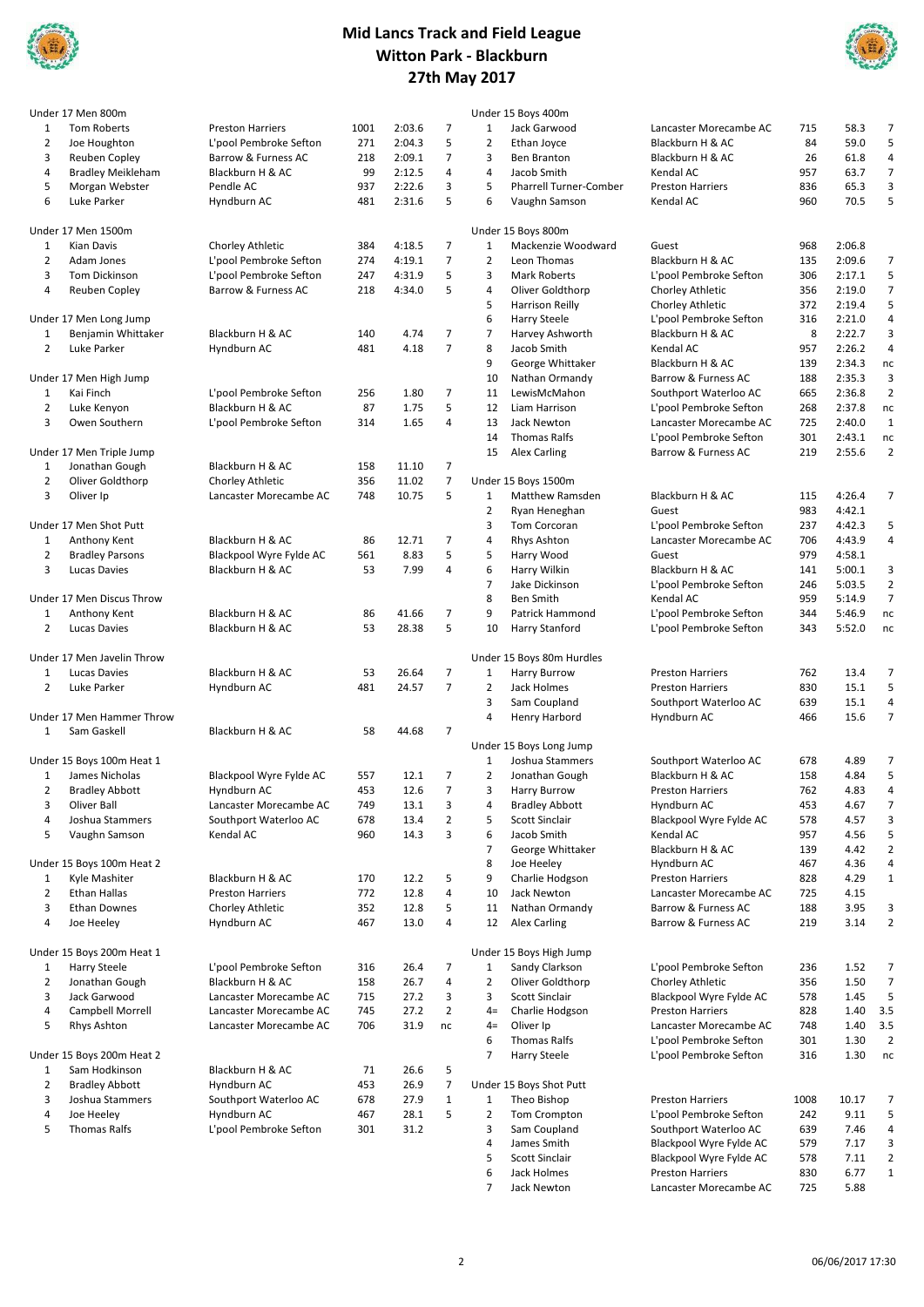



|                     | Under 15 Boys Discus Throw  |                         |      |        |                |                | Under 13 Boys 1500m         |                         |     |        |                |
|---------------------|-----------------------------|-------------------------|------|--------|----------------|----------------|-----------------------------|-------------------------|-----|--------|----------------|
| 1                   | Tom Crompton                | L'pool Pembroke Sefton  | 242  | 27.52  | $\overline{7}$ | 1              | <b>Tobias Swarbrick</b>     | Lancaster Morecambe AC  | 732 | 4:44.4 | 7              |
| $\overline{2}$      | Campbell Morrell            | Lancaster Morecambe AC  | 745  | 24.08  | 5              | 2              | Michael Henderson           | Southport Waterloo AC   | 651 | 4:59.0 | 5              |
| 3                   | Theo Bishop                 | <b>Preston Harriers</b> | 1008 | 23.16  | 4              | 3              | George Denye                | Lytham St.Annes RR      | 406 | 5:04.2 | $\overline{7}$ |
| 4                   | James Smith                 | Blackpool Wyre Fylde AC | 579  | 16.01  | 3              | 4              | Kyle Taylor-Pomfret         | Blackburn H & AC        | 132 | 5:08.1 | 4              |
|                     |                             |                         |      |        |                | 5              | Nicholas Usher              | L'pool Pembroke Sefton  | 324 | 5:28.7 | 3              |
|                     | Under 15 Boys Javelin Throw |                         |      |        |                | 6              | Harrison Tweedale           | Blackpool Wyre Fylde AC | 592 | 5:44.1 | $\overline{2}$ |
| 1                   | Harrison Codd               | <b>Burnley AC</b>       | 884  | 30.60  | 7              | $\overline{7}$ | James Roberts               | L'pool Pembroke Sefton  | 305 | 5:46.8 | $\mathbf 1$    |
| $\overline{2}$      | <b>Harry Burrow</b>         | <b>Preston Harriers</b> | 762  | 29.00  | $\overline{7}$ | 8              | Harry Corcoran              | L'pool Pembroke Sefton  | 337 | 5:54.2 | nc             |
| 3                   | Campbell Morrell            | Lancaster Morecambe AC  | 745  | 24.92  | 5              |                |                             |                         |     |        |                |
| 4                   | George Whittaker            | Blackburn H & AC        | 139  | 24.76  | 4              |                | Under 13 Boys 75m Hurdles   |                         |     |        |                |
| 5                   | Jack Holmes                 | <b>Preston Harriers</b> | 830  | 17.70  | 3              | $\mathbf{1}$   | Robin Kalis                 | Lancaster Morecambe AC  | 746 |        | 7              |
| 6                   | Charlie Hodgson             | <b>Preston Harriers</b> | 828  | 17.68  | nc             | $\overline{2}$ | Codie Dewhurst              | Blackburn H & AC        | 164 |        | 5              |
|                     | Under 15 Boys Hammer Throw  |                         |      |        |                |                | Under 13 Boys Long Jump     |                         |     |        |                |
| 1                   | Alex Bernstein              | <b>Preston Harriers</b> | 757  | 46.98  | $\overline{7}$ | $\mathbf{1}$   | Freddie Pearson             | Lancaster Morecambe AC  | 726 | 4.28   | 7              |
| $\overline{2}$      | Oliver Ball                 | Lancaster Morecambe AC  | 749  | 23.30  | 5              | 2              | Benjamin Jackson            | <b>Preston Harriers</b> | 776 | 4.19   | 5              |
| 3                   | Tom Crompton                | L'pool Pembroke Sefton  | 242  | 18.74  | 4              | 3              | Shaun French                | L'pool Pembroke Sefton  | 260 | 4.08   | $\overline{4}$ |
| 4                   | Sam Coupland                | Southport Waterloo AC   | 639  | 17.01  | 3              | 4              | Nicholas Usher              | L'pool Pembroke Sefton  | 324 | 3.91   | 3              |
|                     |                             |                         |      |        |                | 5              | George Lowe                 | <b>Preston Harriers</b> | 783 | 3.89   | $\overline{2}$ |
|                     | Under 13 Boys 100m Heat 1   |                         |      |        |                | 6              | Aiden Howlin                | Guest                   | 976 | 3.86   |                |
|                     | Harrison Joynson            | Guest                   | 964  | 13.4   |                | 7              | <b>Harry Crewe</b>          | L'pool Pembroke Sefton  | 346 | 3.70   | nc             |
| 1<br>$\overline{2}$ | Shaun French                | L'pool Pembroke Sefton  | 260  | 13.8   | 6              | 8              | Sebastian Chiarella         | <b>Preston Harriers</b> | 835 | 3.69   |                |
| 3                   |                             |                         |      |        |                |                |                             |                         |     |        | nc             |
|                     | David Holman                | Blackburn H & AC        | 165  | 14.2   | 4              | 9              | <b>Vladimir Wiggins</b>     | <b>Preston Harriers</b> | 807 | 3.52   | nc             |
| 4                   | Lucas Seal                  | Barrow & Furness AC     | 183  | 14.6   | $\overline{7}$ | 10             | Sebby Holt                  | Blackpool Wyre Fylde AC | 540 | 3.44   | $\mathbf{1}$   |
| 5                   | Aiden Howlin                | Guest                   | 976  | 14.6   |                | 11             | Mark Jozsa                  | <b>Preston Harriers</b> | 838 | 3.39   | nc             |
| 6                   | <b>Harrison Tweedale</b>    | Blackpool Wyre Fylde AC | 592  | 14.7   | 2              | 12             | George MacKenzie            | Blackpool Wyre Fylde AC | 552 | 3.22   |                |
| $\overline{7}$      | Alexander Steele            | L'pool Pembroke Sefton  | 315  | 14.9   |                | 13             | Elijah Adeolu-Lambert       | Pendle AC               | 909 | 3.21   |                |
| 8                   | Mark Jozsa                  | <b>Preston Harriers</b> | 838  | 15.1   |                | 14             | Fabian Schiller             | Lancaster Morecambe AC  | 737 | 2.88   |                |
|                     | Under 13 Boys 100m Heat 2   |                         |      |        |                |                | Under 13 Boys High Jump     |                         |     |        |                |
| 1                   | Benjamin Jackson            | <b>Preston Harriers</b> | 776  | 13.8   | 6              | $\mathbf{1}$   | Freddie Pearson             | Lancaster Morecambe AC  | 726 | 1.34   | $\overline{7}$ |
| $\overline{2}$      | Elijah Adeolu-Lambert       | Pendle AC               | 909  | 14.3   | 3              | $\overline{2}$ | <b>Vladimir Wiggins</b>     | <b>Preston Harriers</b> | 807 | 1.30   | 5              |
| 3                   | Sebastian Chiarella         | <b>Preston Harriers</b> | 835  | 14.8   | $\mathbf{1}$   | 3              | George Lowe                 | <b>Preston Harriers</b> | 783 | 1.25   | 4              |
| 4                   | Jack Bamber                 | L'pool Pembroke Sefton  | 225  | 14.9   | nc             | 4              | Michael Henderson           | Southport Waterloo AC   | 651 | 1.25   | 3              |
| 5                   | Sebby Holt                  | Blackpool Wyre Fylde AC | 540  | 14.9   |                | 5              | <b>Isaac Butler</b>         | Blackburn H & AC        | 167 | 1.15   | $\overline{2}$ |
| 6                   | <b>Harry Crewe</b>          | L'pool Pembroke Sefton  | 346  | 15.1   | nc             |                |                             |                         |     |        |                |
| $\overline{7}$      | Codie Dewhurst              | Blackburn H & AC        | 164  | 15.5   |                |                | Under 13 Boys Shot Putt     |                         |     |        |                |
|                     |                             |                         |      |        |                | 1              | George MacKenzie            | Blackpool Wyre Fylde AC | 552 | 6.68   | $\overline{7}$ |
|                     | Under 13 Boys 200m Heat 1   |                         |      |        |                | 2              | Lucas Seal                  | Barrow & Furness AC     | 183 | 6.53   | $\overline{7}$ |
| 1                   | Harrison Joynson            | Guest                   | 964  | 28.0   |                | 3              | Kieran Howard               | Blackpool Wyre Fylde AC | 542 | 6.36   | 5              |
| $\overline{2}$      | Benjamin Jackson            | <b>Preston Harriers</b> | 776  | 29.1   | $\overline{7}$ | 4              | <b>Marcus Burgess</b>       | Southport Waterloo AC   | 691 | 4.23   | 4              |
| 3                   | Sebastian Chiarella         | <b>Preston Harriers</b> | 835  | 31.2   | 5              |                |                             |                         |     |        |                |
| 4                   | Alexander Steele            | L'pool Pembroke Sefton  | 315  | 32.7   | $\overline{2}$ |                | Under 13 Boys Discus Throw  |                         |     |        |                |
| 5                   | <b>Harrison Tweedale</b>    | Blackpool Wyre Fylde AC | 592  | 33.7   | $\mathbf{1}$   | $\mathbf{1}$   | Kieran Howard               | Blackpool Wyre Fylde AC | 542 | 17.11  | 7              |
|                     | Under 13 Boys 200m Heat 2   |                         |      |        |                |                | Under 13 Boys Javelin Throw |                         |     |        |                |
| 1                   | Aiden Howlin                | Guest                   | 976  | 31.0   |                | 1              | Kyle Taylor-Pomfret         | Blackburn H & AC        | 132 | 22.39  |                |
| $\overline{2}$      | Elijah Adeolu-Lambert       | Pendle AC               | 909  | 31.4   | 4              | $\overline{2}$ | Jack Bamber                 | L'pool Pembroke Sefton  | 225 | 20.70  | 5              |
| 3                   |                             |                         |      |        |                |                |                             | Blackpool Wyre Fylde AC |     |        |                |
|                     | George Denye                | Lytham St.Annes RR      | 406  | 31.5   | $\overline{7}$ | 3              | Kieran Howard               |                         | 542 | 20.07  | 4              |
| 4                   | <b>Tobias Swarbrick</b>     | Lancaster Morecambe AC  | 732  | 32.2   | 3              | 4              | Dexta Thompson              | Blackburn H & AC        | 161 | 19.68  | 3              |
| 5                   | Fabian Schiller             | Lancaster Morecambe AC  | 737  | 35.7   |                | 5              | Lucas Seal                  | Barrow & Furness AC     | 183 | 18.58  | 7              |
|                     |                             |                         |      |        |                | 6              | George Lowe                 | <b>Preston Harriers</b> | 783 | 18.24  | $\overline{2}$ |
|                     | Under 13 Boys 800m          |                         |      |        |                | $\overline{7}$ | Isaac Butler                | Blackburn H & AC        | 167 | 14.36  | nc             |
| 1                   | Dexta Thompson              | Blackburn H & AC        | 161  | 2:26.2 | $\overline{7}$ | 8              | Codie Dewhurst              | Blackburn H & AC        | 164 | 12.82  | nc             |
| $\overline{2}$      | David Holman                | Blackburn H & AC        | 165  | 2:31.0 | 5              | 9              | <b>Marcus Burgess</b>       | Southport Waterloo AC   | 691 | 10.33  | $\mathbf{1}$   |
| 3                   | Joseph Joyce                | Blackburn H & AC        | 83   | 2:34.6 | nc             |                |                             |                         |     |        |                |
| 4                   | Isaac Butler                | Blackburn H & AC        | 167  | 2:36.4 | nc             |                | Senior Women 100m           |                         |     |        |                |
| 5                   | <b>Fabian Schiller</b>      | Lancaster Morecambe AC  | 737  | 2:36.7 | 4              | $\mathbf{1}$   | Charlotte Bolton            | Hyndburn AC             | 455 | 12.6   | 7              |
| 6                   | William Kay                 | <b>Preston Harriers</b> | 779  | 2:39.1 | 3              | $\overline{2}$ | Ella Aldred-Aymen           | Hyndburn AC             | 454 | 13.3   | 5              |
| $\overline{7}$      | Sebby Holt                  | Blackpool Wyre Fylde AC | 540  | 2:41.8 | $\overline{2}$ | 3              | Anita Saunders              | Pendle AC               | 935 | 13.4   | $\overline{7}$ |
| 8                   | <b>Vladimir Wiggins</b>     | <b>Preston Harriers</b> | 807  | 2:42.2 | $\mathbf{1}$   | 4              | <b>Emma Givens</b>          | L'pool Pembroke Sefton  | 338 | 13.5   | 4              |
| 9                   | Jenson Warren               | <b>Preston Harriers</b> | 1005 | 2:42.2 | nc             | 5              | Sarah Cowgill               | Hyndburn AC             | 458 | 13.7   | nc             |
| 10                  | Calum Mcfarlane             | Guest                   | 973  | 2:42.2 |                | 6              | Sophie Wilson               | Hyndburn AC             | 500 | 14.7   | nc             |
| 11                  | <b>Billy Reid</b>           | <b>Preston Harriers</b> | 793  | 2:42.6 | nc             |                |                             |                         |     |        |                |
| 12                  | Luca Barrow                 | <b>Preston Harriers</b> | 1010 | 2:43.4 | nc             |                | Senior Women 200m           |                         |     |        |                |
| 13                  | Oliver Smith                | Kendal AC               | 956  | 2:45.4 | $\overline{7}$ | 1              | Charlotte Bolton            | Hyndburn AC             | 455 | 26.8   | $\overline{7}$ |
|                     |                             |                         |      |        |                | $\overline{2}$ | Lucy Townson                | L'pool Pembroke Sefton  | 323 | 26.8   | 5              |
|                     |                             |                         |      |        |                | 3              | <b>Emma Givens</b>          |                         | 338 | 29.1   | 4              |
|                     |                             |                         |      |        |                |                |                             | L'pool Pembroke Sefton  |     |        |                |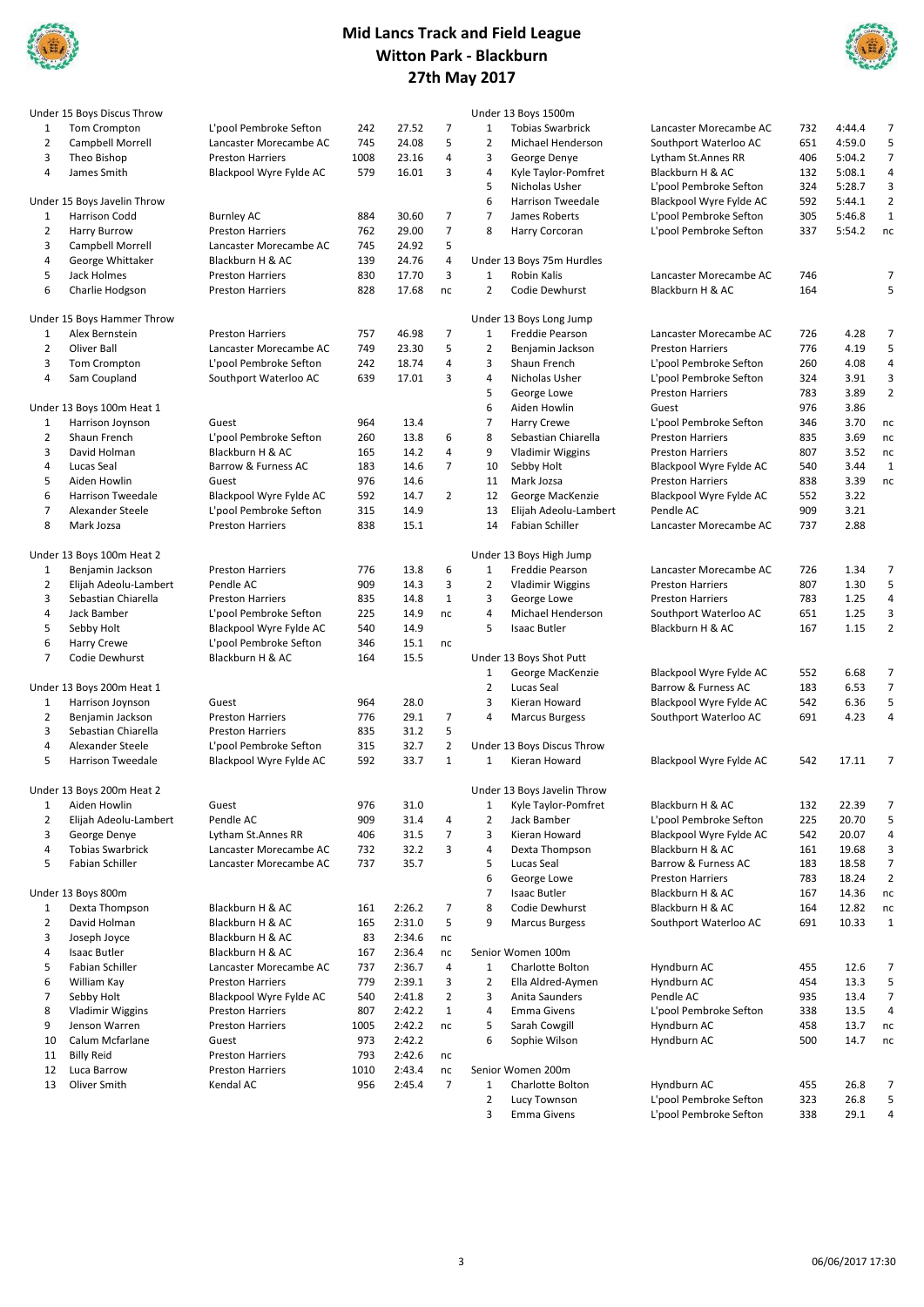



|                | Senior Women 400m          |                         |      |         |                |                | Under 17 Women 800m          |                         |      |        |                |
|----------------|----------------------------|-------------------------|------|---------|----------------|----------------|------------------------------|-------------------------|------|--------|----------------|
| 1              | Abby Hempsall              | Barrow & Furness AC     | 202  | 60.1    | 7              | 1              | Lydia Wilcock                | Chorley Athletic        | 385  | 2:20.4 | $\overline{7}$ |
| $\overline{2}$ | Lucy Townson               | L'pool Pembroke Sefton  | 323  | 60.1    | $\overline{7}$ | $\overline{2}$ | Maddie Elliott               | Blackburn H & AC        | 56   | 2:21.3 | $\overline{7}$ |
| 3              | Charlie Coy                | Blackburn H & AC        | 47   | 60.4    | 5              | 3              | Kate Danby                   | <b>Preston Harriers</b> | 767  | 2:35.6 | 5              |
| 4              | Claire Constable           | L'pool Pembroke Sefton  | 342  | 61.4    | 4              |                |                              |                         |      |        |                |
| 5              |                            |                         | 458  |         | 3              |                |                              |                         |      |        |                |
|                | Sarah Cowgill              | Hyndburn AC             |      | 64.8    |                |                | Under 17 Women 1500m         |                         |      |        |                |
|                |                            |                         |      |         |                | 1              | Nicola Moynihan              | Hyndburn AC             | 477  | 4:56.6 | $\overline{7}$ |
|                | Senior Women 800m          |                         |      |         |                |                |                              |                         |      |        |                |
| 1              | <b>Emily Wiggins</b>       | <b>Preston Harriers</b> | 833  | 3:12.0  | 7              |                | Under 17 Women Long Jump     |                         |      |        |                |
|                |                            |                         |      |         |                | 1              | Lauren Lewis                 | L'pool Pembroke Sefton  | 282  | 5.35   | 7              |
|                | Senior Women 3000m         |                         |      |         |                | $\overline{2}$ | Alice Prescott               | L'pool Pembroke Sefton  | 300  | 4.90   | 5              |
| 1              | Olivia Leigh               | Chorley Athletic        | 362  | 11:01.4 |                | 3              | Millie Chadwick              | Barrow & Furness AC     | 192  | 4.86   | $\overline{7}$ |
| $\overline{2}$ | Charlotte Mawdsley         | L'pool Pembroke Sefton  | 284  | 12:02.7 | $\overline{7}$ | $\overline{4}$ | Chloe Norman                 | Blackpool Wyre Fylde AC | 558  | 4.49   | $\sqrt{4}$     |
| 3              |                            | Blackburn H & AC        | 39   | 12:03.6 |                | 5              | Candice Craven               |                         |      | 4.48   | 5              |
|                | Eleesha Charnley           |                         |      |         |                |                |                              | Lancaster Morecambe AC  | 713  |        |                |
| 4              | Jennifer Williamson        | L'pool Pembroke Sefton  | 332  | 12:13.7 | $-7$           | 6              | <b>Chloe Bleeks</b>          | Blackburn H & AC        | 19   | 4.27   | 3              |
| 5              | Faye Hannaway              | L'pool Pembroke Sefton  | 266  | 12:44.3 | $-7$           | $\overline{7}$ | Jennifer Beeston             | L'pool Pembroke Sefton  | 341  | 4.18   | nc             |
|                |                            |                         |      |         |                | 8              | Lucy Le-Marinel              | L'pool Pembroke Sefton  | 281  | 3.82   | nc             |
|                | Senior Women Long Jump     |                         |      |         |                |                |                              |                         |      |        |                |
| 1              | Nia Rutter                 | Blackpool Wyre Fylde AC | 574  | 4.90    | 7              |                | Under 17 Women High Jump     |                         |      |        |                |
| 2              | Ella Aldred-Aymen          | Hyndburn AC             | 454  | 4.45    | 5              | 1              | Danielle Whipp               | Blackpool Wyre Fylde AC | 597  | 1.51   | 7              |
| 3              | Sophie Wilson              | Hyndburn AC             | 500  | 4.05    | 4              | $\overline{2}$ | Jorden Pilkington            | L'pool Pembroke Sefton  | 299  | 1.45   | 5              |
| 4              | <b>Emily Wiggins</b>       |                         | 833  | 3.50    | 3              | 3              | Chloe Norman                 |                         | 558  | 1.35   | 4              |
|                |                            | <b>Preston Harriers</b> |      |         |                |                |                              | Blackpool Wyre Fylde AC |      |        |                |
| 5              | Chloe Unsworth             | <b>Preston Harriers</b> | 822  | 0.00    | 0              |                |                              |                         |      |        |                |
|                |                            |                         |      |         |                |                | Under 17 Women Triple Jump   |                         |      |        |                |
|                | Senior Women Shot Putt     |                         |      |         |                | $\mathbf{1}$   | Alice Prescott               | L'pool Pembroke Sefton  | 300  | 9.79   | $\overline{7}$ |
| 1              | Leah Hillman               | Pendle AC               | 918  | 10.90   | $\overline{7}$ |                |                              |                         |      |        |                |
| $\overline{2}$ | Nia Rutter                 | Blackpool Wyre Fylde AC | 574  | 10.54   | 7              |                | Under 17 Women Shot Putt     |                         |      |        |                |
| 3              | Susan Ball                 | Blackpool Wyre Fylde AC | 503  | 7.79    | 5              | 1              | Alex Baker                   | Pendle AC               | 912  | 11.05  | 7              |
| 4              | <b>Holly Brookes</b>       | Blackburn H & AC        | 29   | 7.42    | 4              | $\overline{2}$ | Candice Craven               | Lancaster Morecambe AC  | 713  | 8.92   | 5              |
|                |                            |                         |      |         | 3              | 3              |                              |                         |      | 8.55   | $\overline{7}$ |
| 5              | Sarah Cowgill              | Hyndburn AC             | 458  | 7.41    |                |                | <b>Emily Taberner</b>        | Blackburn H & AC        | 1040 |        |                |
| 6              | Lynn Baker                 | Pendle AC               | 914  | 6.27    | 5              | 4              | Abigail Brown                | Blackburn H & AC        | 32   | 8.26   | 5              |
|                |                            |                         |      |         |                | 5              | Jorden Pilkington            | L'pool Pembroke Sefton  | 299  | 8.25   | 4              |
|                | Senior Women Discus Throw  |                         |      |         |                |                |                              |                         |      |        |                |
| 1              | Leah Hillman               | Pendle AC               | 918  | 33.12   | 7              |                | Under 17 Women Discus Throw  |                         |      |        |                |
| $\overline{2}$ | Susan Ball                 | Blackpool Wyre Fylde AC | 503  | 26.79   | 7              | 1              | Alex Baker                   | Pendle AC               | 912  | 21.79  | 7              |
| 3              | Helen Goodwill             | <b>Burnley AC</b>       | 888  | 23.27   | 5              | $\overline{2}$ | Lydia Stanfield              | <b>Burnley AC</b>       | 893  | 20.93  | 5              |
| 4              | <b>Holly Brookes</b>       | Blackburn H & AC        | 29   | 22.63   | 5              | 3              | <b>Emily Taberner</b>        | Blackburn H & AC        | 1040 | 20.82  | $\overline{7}$ |
|                |                            |                         |      |         |                |                |                              |                         |      |        |                |
| 5              | Lynn Baker                 | Pendle AC               | 914  | 20.90   | 4              | 4              | Emily Worthington            | <b>Preston Harriers</b> | 811  | 19.27  | 5              |
| 6              | Carly Crawshaw             | Hyndburn AC             | 461  | 15.49   | 4              | 5              | Nicola Moynihan              | Hyndburn AC             | 477  | 16.98  | 4              |
|                |                            |                         |      |         |                |                |                              |                         |      |        |                |
|                | Senior Women Javelin Throw |                         |      |         |                |                | Under 17 Women Javelin Throw |                         |      |        |                |
| 1              | Leah Hillman               | Pendle AC               | 918  | 39.62   | 7              | 1              | Alex Baker                   | Pendle AC               | 912  | 39.55  | 7              |
| $\overline{2}$ | Helen Goodwill             | <b>Burnley AC</b>       | 888  | 19.28   | 5              | $\overline{2}$ | Zoe Kidney                   | Pendle AC               | 922  | 38.90  | 5              |
| 3              | Carly Crawshaw             | Hyndburn AC             | 461  | 14.84   | 7              | 3              | Lydia Stanfield              | <b>Burnley AC</b>       | 893  | 32.68  | 4              |
|                |                            |                         |      |         |                | 4              | <b>Emily Worthington</b>     | <b>Preston Harriers</b> | 811  | 30.73  | $\overline{7}$ |
|                | Senior Women Hammer Throw  |                         |      |         |                | 5              |                              |                         | 664  | 24.41  | 5              |
|                |                            |                         |      |         |                |                | Eve McMahon                  | Southport Waterloo AC   |      |        |                |
| 1              | Helen Goodwill             | <b>Burnley AC</b>       | 888  | 21.72   | 7              | 6              | Abigail Brown                | Blackburn H & AC        | 32   | 21.54  | 4              |
| 2              | Susan Ball                 | Blackpool Wyre Fylde AC | 503  | 20.88   | $\overline{7}$ | $\overline{7}$ | Katie Raidy                  | Guest                   | 970  | 19.91  |                |
| 3              | Lynn Baker                 | Pendle AC               | 914  | 16.93   | 5              | 8              | Jorden Pilkington            | L'pool Pembroke Sefton  | 299  | 0.00   | 0              |
|                |                            |                         |      |         |                |                |                              |                         |      |        |                |
|                | Under 17 Women 100m        |                         |      |         |                |                | Under 17 Women Hammer Throw  |                         |      |        |                |
| 1              | Lauren Lewis               | L'pool Pembroke Sefton  | 282  | 12.9    | 7              | 1              | <b>Charlotte Williams</b>    | Blackburn H & AC        | 143  | 56.53  | 7              |
| $\overline{2}$ | Millie Chadwick            | Barrow & Furness AC     | 192  | 13.1    | $\overline{7}$ | $\overline{2}$ | Lydia Stanfield              | <b>Burnley AC</b>       | 893  | 25.76  | $\overline{7}$ |
| 3              | <b>Chloe Bleeks</b>        | Blackburn H & AC        | 19   | 13.3    | 5              | 3              | Eve McMahon                  |                         |      | 21.37  | 5              |
|                |                            |                         |      |         |                |                |                              | Southport Waterloo AC   | 664  |        |                |
| 4              | Olivia Hanby               | Blackpool Wyre Fylde AC | 535  | 13.4    | 4              | 4              | Abigail Brown                | Blackburn H & AC        | 32   | 0.00   | 0              |
| 5              | Amber Smith                | <b>Burnley AC</b>       | 892  | 13.7    | 5              |                |                              |                         |      |        |                |
| 6              | Grace Wakeman              | Lancaster Morecambe AC  | 733  | 13.7    | 4              |                | Under 15 Girls 100m Heat 1   |                         |      |        |                |
| $\overline{7}$ | Lucy Le-Marinel            | L'pool Pembroke Sefton  | 281  | 13.8    | 3              | 1              | Temi Mustapha                | Lancaster Morecambe AC  | 724  | 12.9   | 7              |
| 8              | Jennifer Beeston           | L'pool Pembroke Sefton  | 341  | 14.1    | nc             | $\overline{2}$ | Queen Tanimowo               | Blackburn H & AC        | 130  | 13.1   | 5              |
|                |                            |                         |      |         |                | 3              | Abigael Bamber               | L'pool Pembroke Sefton  | 224  | 13.3   | 3.5            |
|                | Under 17 Women 200m        |                         |      |         |                | $\overline{4}$ | Alesha Azonubi               | <b>Preston Harriers</b> | 756  | 13.5   | 0.5            |
|                |                            |                         |      |         |                |                |                              |                         |      |        |                |
| 1              | <b>Chloe Bleeks</b>        | Blackburn H & AC        | 19   | 27.6    | 7              | 5              | Mia Lobb                     | Guest                   | 971  | 13.9   |                |
| $\overline{2}$ | Millie Chadwick            | Barrow & Furness AC     | 192  | 27.7    | 7              | 6              | Isablla Gregory              | Blackpool Wyre Fylde AC | 608  | 14.1   |                |
| 3              | Amber Smith                | <b>Burnley AC</b>       | 892  | 28.5    | 5              |                |                              |                         |      |        |                |
| 4              | Chloe Norman               | Blackpool Wyre Fylde AC | 558  | 28.6    | 5              |                | Under 15 Girls 100m Heat 2   |                         |      |        |                |
| 5              | Grace Wakeman              | Lancaster Morecambe AC  | 733  | 29.0    | 4              | 1              | <b>Bailey Madden</b>         | Blackburn H & AC        | 95   | 13.0   | 7              |
| 6              | Nicola Moynihan            | Hyndburn AC             | 477  | 29.0    | 4              | $\overline{2}$ | Macy Noblett                 | <b>Preston Harriers</b> | 839  | 13.4   | $\overline{2}$ |
|                |                            |                         |      |         |                |                |                              |                         |      |        |                |
|                |                            |                         |      |         |                | 3              | Martha Simms                 | L'pool Pembroke Sefton  | 312  | 13.5   | 0.5            |
|                | Under 17 Women 300m        |                         |      |         |                | 4              | Kiki O'Donoghue              | <b>Preston Harriers</b> | 831  | 13.7   | nc             |
| 1              | Alice Prescott             | L'pool Pembroke Sefton  | 300  | 44.7    | 7              | 5              | Gracie Fay                   | L'pool Pembroke Sefton  | 340  | 13.9   | nc             |
| $\overline{2}$ | Danielle Whipp             | Blackpool Wyre Fylde AC | 597  | 44.7    | 5              | 6              | Elysha Collins               | Lancaster Morecambe AC  | 712  | 14.2   | 4.5            |
| 3              | Jo Hargreaves              | <b>Preston Harriers</b> | 1002 | 45.1    | 4              |                |                              |                         |      |        |                |
|                |                            |                         |      |         |                |                |                              |                         |      |        |                |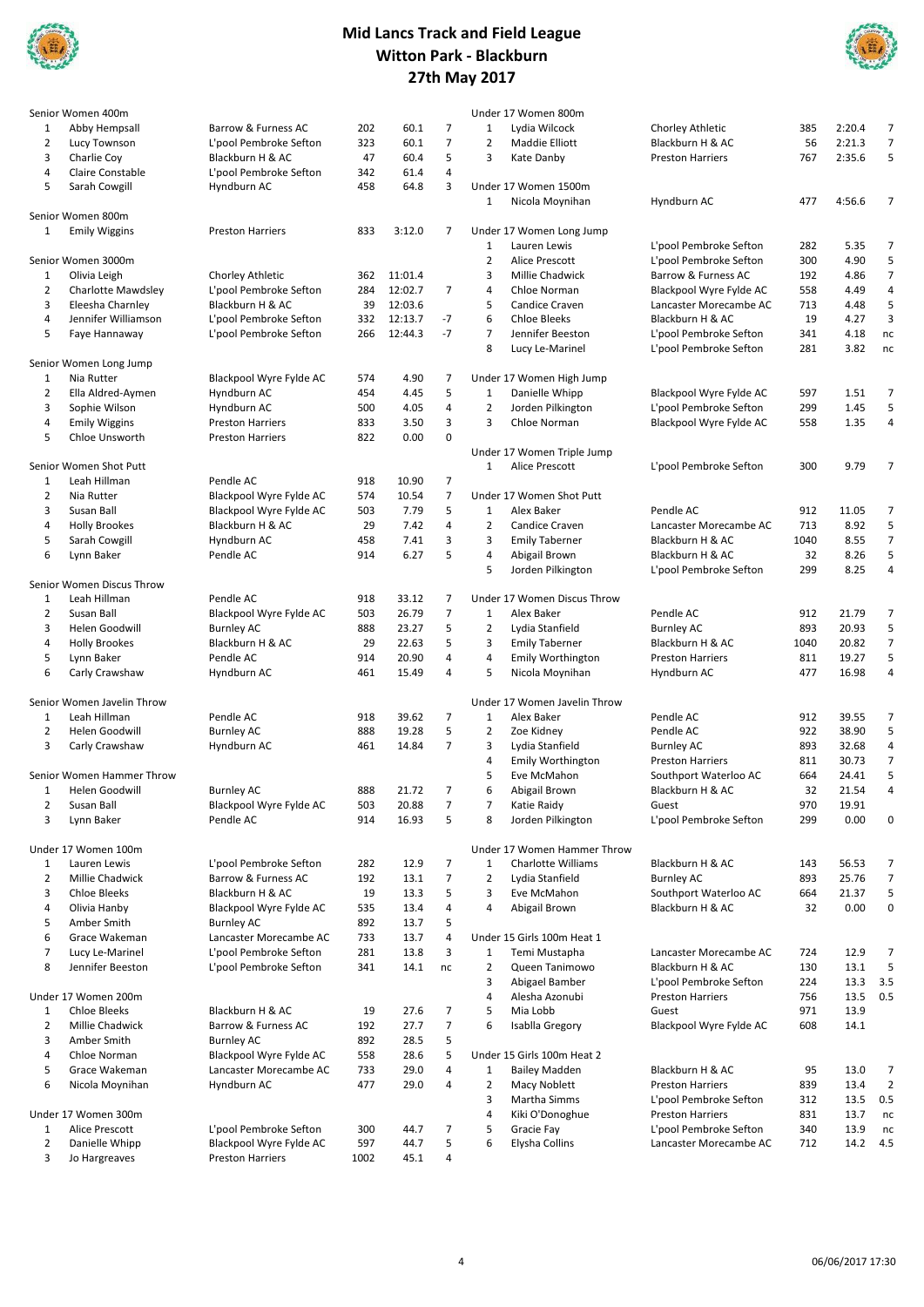



|                | Under 15 Girls 100m Heat 3                    |                         |                |        |                |                               | Under 15 Girls 800m Heat 2              |                         |     |        |                          |
|----------------|-----------------------------------------------|-------------------------|----------------|--------|----------------|-------------------------------|-----------------------------------------|-------------------------|-----|--------|--------------------------|
| $\mathbf{1}$   | Megan Jackson                                 | <b>Preston Harriers</b> | 778            | 13.3   | 3.5            | $\mathbf{1}$                  | <b>Bethany Reid</b>                     | Chorley Athletic        | 370 | 2:34.6 | 4                        |
| 2              | Myah Booth                                    | Blackburn H & AC        | 22             | 13.5   | nc             | $\overline{2}$                | Alice Hunt                              | Lancaster Morecambe AC  | 719 | 2:42.0 | 3                        |
| 3              | Grace Mitchell                                | L'pool Pembroke Sefton  | 290            | 13.6   |                | 3                             | <b>Holly Murray</b>                     | Barrow & Furness AC     | 187 | 2:43.5 | $\overline{2}$           |
| 4              | Ella Mcfarlane                                | Guest                   | 972            | 14.3   |                | $\overline{4}$                | Annabelle Corlett                       | L'pool Pembroke Sefton  | 238 | 2:46.8 | $\overline{2}$           |
| 5              | Imogen Reader                                 | Blackpool Wyre Fylde AC | 606            | 14.5   |                | 5                             | Isabelle Farron                         | Chorley Athletic        | 353 | 2:54.1 | $\mathbf 1$              |
| 6              | <b>Kasey Corns</b>                            | <b>Burnley AC</b>       | 885            | 15.4   | 3              | 6                             | Freya Wissett                           | L'pool Pembroke Sefton  | 333 | 2:56.0 | $\,$ 1 $\,$              |
|                |                                               |                         |                |        |                |                               |                                         |                         |     |        |                          |
|                | Under 15 Girls 100m Heat 4<br>Lauren Tunstall |                         |                |        |                |                               | Under 15 Girls 1500m                    | Blackburn H & AC        |     | 5:03.1 | 7                        |
| $\mathbf{1}$   |                                               | <b>Preston Harriers</b> | 814            | 13.7   | nc             | 1<br>$\overline{2}$           | Amy-Nicola Davies                       |                         | 51  |        |                          |
| $\overline{2}$ | Scarlet Whitfield                             | L'pool Pembroke Sefton  | 327            | 14.1   | nc             | 3                             | Lauryn Gregg                            | Guest                   | 977 | 5:12.5 |                          |
| 3              | <b>Annabel Stewart</b>                        | Chorley Athletic        | 375            | 14.2   | 4.5            |                               | Hannah Doyle                            | L'pool Pembroke Sefton  | 248 | 6:00.8 | 5                        |
| 4              | Aysha Karolia                                 | Blackburn H & AC        | 168            | 14.4   | nc             |                               |                                         |                         |     |        |                          |
| 5              | <b>Edith Mccarren</b>                         | Guest                   | 966            | 14.8   |                |                               | Under 15 Girls 75m Hurdles              |                         |     |        |                          |
| 6              | Kacie Calvert                                 | Blackpool Wyre Fylde AC | 512            | 15.2   | nc             | 1                             | Myah Booth                              | Blackburn H & AC        | 22  | 11.8   | $\overline{7}$           |
|                |                                               |                         |                |        |                | $\overline{2}$                | Queen Tanimowo                          | Blackburn H & AC        | 130 | 12.0   | 5                        |
|                | Under 15 Girls 100m Heat 5                    |                         |                |        |                | 3                             | Caiden Hesketh                          | Blackburn H & AC        | 68  | 13.0   | nc                       |
| $\mathbf{1}$   | Tayla Reilly                                  | L'pool Pembroke Sefton  | 345            | 13.9   | nc             | $\overline{4}$                | Evie Parkinson                          | <b>Preston Harriers</b> | 788 | 13.2   | $\overline{4}$           |
| $\overline{2}$ | Olivia Evans-Yates                            | L'pool Pembroke Sefton  | 252            | 13.9   | nc             | 5                             | Leah Howard                             | Blackpool Wyre Fylde AC | 541 | 13.2   | $\mathsf 3$              |
| 3              | Abigail Armas                                 | Blackburn H & AC        | $\overline{7}$ | 14.1   | nc             | 6                             | <b>Christie Sturgess</b>                | Blackburn H & AC        | 128 | 13.2   | nc                       |
| $\overline{4}$ | Keisha Clarke                                 | <b>Preston Harriers</b> | 766            | 14.2   | nc             | $\overline{7}$                | Abigael Bamber                          | L'pool Pembroke Sefton  | 224 | 13.3   | $\overline{2}$           |
|                |                                               |                         |                |        |                | 8                             | <b>Grace Mitchell</b>                   | L'pool Pembroke Sefton  | 290 | 13.9   | $\mathbf{1}$             |
|                | Under 15 Girls 100m Heat 6                    |                         |                |        |                |                               |                                         |                         |     |        |                          |
| $\mathbf{1}$   | Lelia Bendris                                 | <b>Preston Harriers</b> | 834            | 14.0   | nc             |                               | Under 15 Girls Long Jump                |                         |     |        |                          |
| $\overline{2}$ | Maia Bowman                                   | Blackburn H & AC        | 160            | 14.2   | nc             | $1\,$                         | Lauren Tunstall                         | <b>Preston Harriers</b> | 814 | 4.81   | $\overline{\phantom{a}}$ |
| 3              | <b>Tiffany Xavier</b>                         | <b>Preston Harriers</b> | 1003           | 14.5   | nc             | $\overline{2}$                | Olivia Evans-Yates                      | L'pool Pembroke Sefton  | 252 | 4.66   | 5                        |
| $\overline{4}$ | Grace Selby                                   | L'pool Pembroke Sefton  | 311            | 14.9   | nc             | 3                             | Natalia Luczak                          | Blackpool Wyre Fylde AC | 550 | 4.38   | $\sqrt{4}$               |
|                |                                               |                         |                |        |                | $\overline{4}$                | Martha Simms                            | L'pool Pembroke Sefton  | 312 | 4.37   | 3                        |
|                | Under 15 Girls 200m Heat 1                    |                         |                |        |                | 5                             | Leah Howard                             | Blackpool Wyre Fylde AC | 541 | 4.34   | $\overline{2}$           |
| $\mathbf{1}$   | Alissa Darbyshire                             | <b>Preston Harriers</b> | 768            | 27.4   | $\overline{7}$ | 6                             | Evie Parkinson                          | <b>Preston Harriers</b> | 788 | 4.34   | $\mathbf 1$              |
| $\overline{2}$ | <b>Bailey Madden</b>                          | Blackburn H & AC        | 95             | 27.7   | 5              | $\overline{7}$                | Scarlet Whitfield                       | L'pool Pembroke Sefton  | 327 | 4.26   | nc                       |
| 3              | Macy Noblett                                  | <b>Preston Harriers</b> | 839            | 28.5   | $\sqrt{4}$     | 8                             | Megan Jackson                           | <b>Preston Harriers</b> | 778 | 4.23   | nc                       |
| 4              | <b>Christie Sturgess</b>                      | Blackburn H & AC        | 128            | 29.0   | 3              | 9                             | <b>Grace Mitchell</b>                   | L'pool Pembroke Sefton  | 290 | 4.09   | nc                       |
| 5              | Niamh Doyle                                   | L'pool Pembroke Sefton  | 249            | 29.2   | $\mathbf 1$    | 10                            | <b>Edith Mccarren</b>                   | Guest                   | 966 | 4.01   |                          |
| 6              | Martha Simms                                  | L'pool Pembroke Sefton  | 312            | 29.5   | nc             | 11                            | Olivia Leigh                            | Chorley Athletic        | 362 | 4.00   | $\overline{7}$           |
|                |                                               |                         |                |        |                | 12                            | Isabella Gregory                        | Blackpool Wyre Fylde AC | 608 | 3.99   | nc                       |
|                | Under 15 Girls 200m Heat 2                    |                         |                |        |                | 13                            | Annabel Stewart                         | Chorley Athletic        | 375 | 3.97   | 5                        |
| $\mathbf{1}$   | Alesha Azonubi                                | <b>Preston Harriers</b> | 756            | 28.6   | nc             | 14                            | Kiki O'Donoghue                         | <b>Preston Harriers</b> | 831 | 3.94   | nc                       |
| $\overline{2}$ | Gracie Fay                                    | L'pool Pembroke Sefton  | 340            | 29.1   | $\overline{2}$ | 15                            | <b>Eve Gallagher</b>                    | L'pool Pembroke Sefton  | 261 | 3.92   | nc                       |
| 3              | Kiki O'Donoghue                               | <b>Preston Harriers</b> | 831            | 29.4   | nc             | 16                            | Aysha Karolia                           | Blackburn H & AC        | 168 | 3.86   |                          |
| 4              | Macy Haworth                                  | Blackburn H & AC        | 66             | 29.6   | nc             | 17                            | Imogen Reader                           | Blackpool Wyre Fylde AC | 606 | 3.72   | nc                       |
| 5              | Tayla Reilly                                  | L'pool Pembroke Sefton  | 345            | 29.8   | nc             | 18                            | Alesha Azonubi                          | <b>Preston Harriers</b> | 756 | 3.43   | nc                       |
| 6              | Annabel Stewart                               | Chorley Athletic        | 375            | 30.3   | 4              | 19                            | Alice Hunt                              | Lancaster Morecambe AC  | 719 | 3.38   | $\sqrt{4}$               |
|                |                                               |                         |                |        |                | 20                            | Kacie Calvert                           | Blackpool Wyre Fylde AC | 512 | 3.32   | nc                       |
|                | Under 15 Girls 200m Heat 3                    |                         |                |        |                | 21                            | Elysha Collins                          | Lancaster Morecambe AC  | 712 | 3.13   | 3                        |
|                |                                               |                         |                |        |                |                               |                                         |                         |     |        |                          |
| 1              | <b>Eleanor Cross</b>                          | <b>Preston Harriers</b> | 1007           | 28.6   | nc<br>5        |                               |                                         |                         |     |        |                          |
| 2              | Elysha Collins                                | Lancaster Morecambe AC  | 712            | 29.6   |                |                               | Under 15 Girls High Jump<br>Leah Howard |                         |     |        |                          |
| 3              | <b>Tiffany Xavier</b>                         | <b>Preston Harriers</b> | 1003           | 30.4   | nc             | $\mathbf 1$<br>$\overline{2}$ |                                         | Blackpool Wyre Fylde AC | 541 | 1.45   | 7<br>5                   |
| 4              | Aysha Karolia                                 | Blackburn H & AC        | 168            | 30.7   | nc             |                               | Imogen Ayres                            | L'pool Pembroke Sefton  | 223 | 1.45   |                          |
| 5              | Grace Selby                                   | L'pool Pembroke Sefton  | 311            | 31.5   | nc             | 3                             | Queen Tanimowo                          | Blackburn H & AC        | 130 | 1.45   | 4                        |
|                |                                               |                         |                |        |                | 4                             | Niamh Doyle                             | L'pool Pembroke Sefton  | 249 | 1.40   | 3                        |
|                | Under 15 Girls 200m Heat 4                    |                         |                |        |                | 5                             | Natalia Luczak                          | Blackpool Wyre Fylde AC | 550 | 1.25   | $\overline{2}$           |
| 1              | Ella Atkins                                   | Pendle AC               | 910            | 28.5   | $\overline{7}$ | 6                             | Isabella Gregory                        | Blackpool Wyre Fylde AC | 608 | 1.10   | $\sf nc$                 |
| 2              | Imogen Reader                                 | Blackpool Wyre Fylde AC | 606            | 30.5   |                |                               |                                         |                         |     |        |                          |
| 3              | Alicia Middlehurst                            | Lytham St.Annes RR      | 440            | 31.4   | 3              |                               | Under 15 Girls Shot Putt                |                         |     |        |                          |
| 4              | Eve Gallagher                                 | L'pool Pembroke Sefton  | 261            | 31.4   | nc             | 1                             | Bekki Roche                             | Guest                   | 962 | 12.25  |                          |
|                |                                               |                         |                |        |                | $\overline{2}$                | Macy Noblett                            | <b>Preston Harriers</b> | 839 | 10.30  | 7                        |
|                | Under 15 Girls 300m                           |                         |                |        |                | 3                             | Temi Mustapha                           | Lancaster Morecambe AC  | 724 | 8.73   | $\overline{7}$           |
| 1              | Kianna Proctor                                | Preston Harriers        | 792            | 44.0   | $\overline{7}$ | 4                             | Charlotte Jones                         | Blackpool Wyre Fylde AC | 546 | 7.84   | 5                        |
| 2              | Eleesha Charnley                              | Blackburn H & AC        | 39             | 46.0   | 5              | 5                             | Abigael Bamber                          | L'pool Pembroke Sefton  | 224 | 7.71   | 4                        |
| 3              | Grace Brown                                   | <b>Preston Harriers</b> | 760            | 46.5   | $\sqrt{4}$     | 6                             | Hayley Robinson                         | Guest                   | 969 | 7.59   |                          |
| 4              | <b>Bethany Reid</b>                           | Chorley Athletic        | 370            | 48.0   | $\overline{7}$ | $\overline{7}$                | Keisha Clarke                           | <b>Preston Harriers</b> | 766 | 7.28   | 3                        |
| 5              | Scarlet Whitfield                             | L'pool Pembroke Sefton  | 327            | 48.3   | 3              | 8                             | Izzy Thompson                           | Blackburn H & AC        | 136 | 7.08   | $\overline{2}$           |
|                |                                               |                         |                |        |                | 9                             | Tazmin Fayle                            | Guest                   | 963 | 7.04   |                          |
|                | Under 15 Girls 800m Heat 1                    |                         |                |        |                | 10                            | Katie Lambert                           | Hyndburn AC             | 475 | 6.03   | $1\,$                    |
| $\mathbf{1}$   | Grace Brown                                   | <b>Preston Harriers</b> | 760            | 2:25.0 | $\overline{7}$ | 11                            | <b>Chloe Parsons</b>                    | Blackpool Wyre Fylde AC | 562 | 5.88   |                          |
| 2              | Abigail Earnshaw                              | <b>Preston Harriers</b> | 771            | 2:26.9 | 5              |                               |                                         |                         |     |        |                          |
| 3              | Kirsty Hamilton                               | Lancaster Morecambe AC  | 717            | 2:31.2 | $\overline{7}$ |                               | Under 15 Girls Discus Throw             |                         |     |        |                          |
| 4              | Alicia Middlehurst                            | Lytham St.Annes RR      | 440            | 2:33.4 | 5              | $\mathbf{1}$                  | Bekki Roche                             | Guest                   | 962 | 28.65  |                          |
| 5              | Jessica Watson                                | <b>Preston Harriers</b> | 805            | 2:36.0 | nc             | $\overline{2}$                | Izzy Thompson                           | Blackburn H & AC        | 136 | 22.51  | 7                        |
| 6              | <b>Emily Reynolds</b>                         | <b>Preston Harriers</b> | 795            | 2:38.2 | nc             | 3                             | <b>Maisie Rogers</b>                    | Blackpool Wyre Fylde AC | 567 | 21.98  | 5                        |
| $\overline{7}$ | Lucy Tickle                                   | Blackpool Wyre Fylde AC | 588            | 2:38.5 | 4              | 4                             | Tazmin Fayle                            | Guest                   | 963 | 19.22  |                          |
| 8              | Ella Tobin                                    | Southport Waterloo AC   | 684            | 2:45.9 | 3              | 5                             | <b>Chloe Parsons</b>                    | Blackpool Wyre Fylde AC | 562 | 15.17  | 4                        |
| 9              | <b>Emily Mayson</b>                           | Preston Harriers        | 786            | 2:46.3 | nc             | 6                             | Charlotte Jones                         | Blackpool Wyre Fylde AC | 546 | 15.08  | nc                       |
|                |                                               |                         |                |        |                | $\overline{7}$                | <b>Kasey Corns</b>                      | Burnley AC              | 885 | 14.84  | $\overline{7}$           |
|                |                                               |                         |                |        |                |                               |                                         |                         |     |        |                          |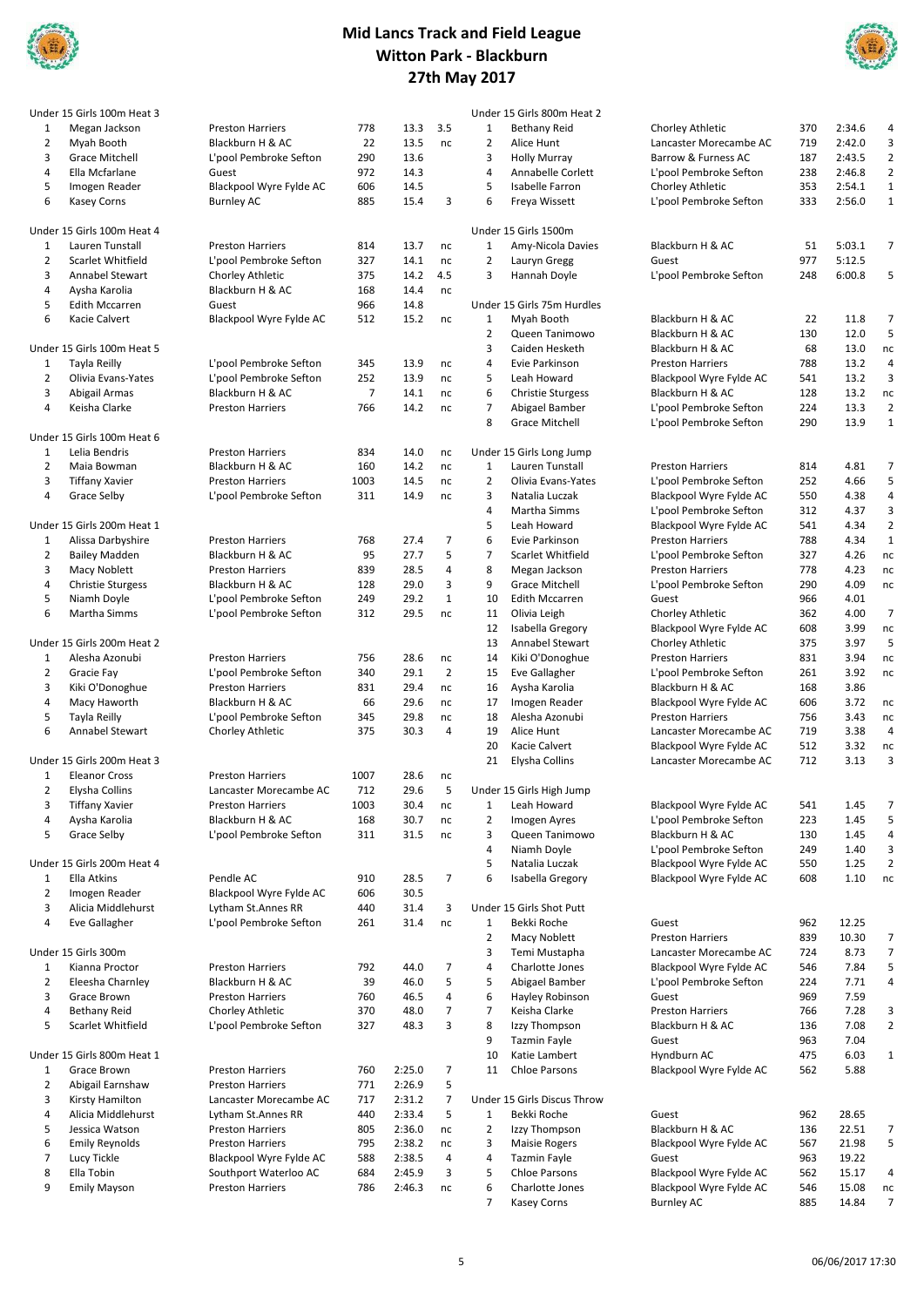



|                | Under 15 Girls Javelin Throw       |                         |      |       |                |                | Under 13 Girls 200m Heat 4 |                         |      |        |                |
|----------------|------------------------------------|-------------------------|------|-------|----------------|----------------|----------------------------|-------------------------|------|--------|----------------|
| 1              | Lauren Tunstall                    | <b>Preston Harriers</b> | 814  | 30.39 | $\overline{7}$ | $\mathbf 1$    | Laura Brown                | Barrow & Furness AC     | 179  | 31.0   | 4              |
| 2              | Myah Booth                         | Blackburn H & AC        | 22   | 24.69 | 5              | $\overline{2}$ | Jenna Christian            | Southport Waterloo AC   | 693  | 34.9   |                |
| 3              | Caiden Hesketh                     | Blackburn H & AC        | 68   | 22.60 | 4              | 3              | Shae Kirkpatrick           | <b>Preston Harriers</b> | 829  | 35.3   | nc             |
| 4              | Minnie Rogers                      | Blackpool Wyre Fylde AC | 568  | 22.29 | 3              | 4              | Jessica Lane               | <b>Preston Harriers</b> | 827  | 35.3   | nc             |
| 5              | Hayley Robinson                    | Guest                   | 969  | 21.77 |                |                |                            |                         |      |        |                |
| 6              | Katie Lambert                      | Hyndburn AC             | 475  | 21.52 | $\overline{2}$ |                | Under 13 Girls 800m Heat 1 |                         |      |        |                |
| $\overline{7}$ | Hope Kennedy                       | L'pool Pembroke Sefton  | 277  | 21.44 | $\mathbf{1}$   | $\mathbf{1}$   | Ebony Blackwell            | Guest                   | 967  | 2:25.5 |                |
| 8              | Amy Bennett                        | Lancaster Morecambe AC  | 707  | 21.41 | $\overline{7}$ | $\overline{2}$ | Laura Brown                | Barrow & Furness AC     | 179  | 2:33.3 | 7              |
| 9              | Evie Parkinson                     | <b>Preston Harriers</b> | 788  | 20.37 |                | 3              | Leah Hoole                 | Blackburn H & AC        | 72   | 2:34.4 | $\overline{7}$ |
| 10             | <b>Maisie Rogers</b>               | Blackpool Wyre Fylde AC | 567  | 20.35 |                | 4              | Lucy Poole                 | Chorley Athletic        | 368  | 2:38.6 | 4              |
| 11             | Jessica Groves                     | L'pool Pembroke Sefton  | 263  | 20.31 |                | 5              | <b>Maisie Burns</b>        | Chorley Athletic        | 390  | 2:40.8 | 3              |
| 12             | Caitlyn Finch                      | <b>Burnley AC</b>       | 896  | 18.50 | 5              | 6              | Anna Thompson              | <b>Preston Harriers</b> | 1004 | 2:49.5 | 5              |
| 13             | Kacie Calvert                      | Blackpool Wyre Fylde AC | 512  | 15.11 | nc             | $\overline{7}$ | Anna Durney                | <b>Preston Harriers</b> | 837  | 2:50.8 | 3              |
| 14             | Olivia Leigh                       | Chorley Athletic        | 362  | 11.48 | 4              | 8              | Lucy Goldthorp             | Chorley Athletic        | 355  | 2:55.4 | $\sf nc$       |
| 15             |                                    |                         | 370  | 9.31  | 3              | 9              | Kate Cookson               | Blackburn H & AC        | 169  | 2:57.3 | nc             |
|                | <b>Bethany Reid</b>                | Chorley Athletic        |      |       |                |                |                            |                         |      |        |                |
|                | Under 15 Girls Hammer Throw        |                         |      |       |                |                | Under 13 Girls 800m Heat 2 |                         |      |        |                |
| 1              | Bekki Roche                        |                         | 962  | 50.90 |                | $\mathbf{1}$   | Clara Samson               | Kendal AC               | 961  | 2:35.6 | 5              |
|                |                                    | Guest                   |      |       | $\overline{7}$ | $\overline{2}$ |                            | Guest                   | 975  |        |                |
| $\overline{2}$ | Abbey Codarin                      | <b>Preston Harriers</b> | 832  | 31.58 | 5              |                | <b>Charlotte Mahoney</b>   |                         |      | 2:41.4 |                |
| 3              | Charlotte Jones                    | Blackpool Wyre Fylde AC | 546  | 31.10 |                | 3              | <b>Emily Williamson</b>    | L'pool Pembroke Sefton  | 331  | 2:49.9 | 4              |
| 4              | <b>Tazmin Fayle</b>                | Guest                   | 963  | 21.02 |                | 4              | Megan Leigh                | Chorley Athletic        | 361  | 2:53.5 | nc             |
| 5              | Izzy Thompson                      | Blackburn H & AC        | 136  | 19.72 | 4              | 5              | <b>Molly Nicholls</b>      | Blackburn H & AC        | 103  | 2:53.9 | $\overline{2}$ |
| 6              | <b>Maisie Rogers</b>               | Blackpool Wyre Fylde AC | 567  | 19.70 | 3              | 6              | Hannah Eccles              | Blackburn H & AC        | 154  | 2:54.0 | nc             |
| $\overline{7}$ | Allysia Ainsworth-Cookson          | <b>Burnley AC</b>       | 899  | 19.21 | $\overline{7}$ | $\overline{7}$ | Cara Tamburro              | L'pool Pembroke Sefton  | 321  | 2:56.2 | $\mathbf{1}$   |
|                |                                    |                         |      |       |                | 8              | Kate Sutcliffe             | L'pool Pembroke Sefton  | 317  | 2:56.5 | nc             |
|                | Under 13 Girls 100m Heat 1         |                         |      |       |                | 9              | Keira Haxton               | Blackburn H & AC        | 67   | 2:57.0 | nc             |
| 1              | Grace Pritchard                    | Guest                   | 974  | 13.5  |                | 10             | Rosie Murray               | Barrow & Furness AC     | 175  | 2:57.6 | $\overline{2}$ |
| $\overline{2}$ | Evie Noblett                       | <b>Preston Harriers</b> | 787  | 14.1  | 6              | 11             | Eva Knowles                | Blackburn H & AC        | 166  | 3:02.5 | nc             |
| 3              | <b>Molly Parkinson</b>             | <b>Preston Harriers</b> | 789  | 14.8  | 4              | 12             | <b>Holly Mayson</b>        | <b>Preston Harriers</b> | 840  | 3:03.6 | nc             |
| 4              | Kate Cookson                       | Blackburn H & AC        | 169  | 15.1  | 3              | 13             | <b>Emily Knell</b>         | <b>Preston Harriers</b> | 781  | 3:04.6 | nc             |
| 5              | Kalise Giles                       | Blackpool Wyre Fylde AC | 527  | 15.2  | $\overline{2}$ |                |                            |                         |      |        |                |
| 6              | <b>Ebaney Shaw</b>                 | Hyndburn AC             | 492  | 17.9  |                |                | Under 13 Girls 1500m       |                         |      |        |                |
|                |                                    |                         |      |       |                | $\mathbf{1}$   | Olesia Winder              | Leven Valley AC         | 752  | 5:08.3 | $\overline{7}$ |
|                | Under 13 Girls 100m Heat 2         |                         |      |       |                | $\overline{2}$ | Grace Tobin                | Southport Waterloo AC   | 690  | 5:17.0 | $\overline{7}$ |
| $\mathbf{1}$   | Olivia Morgan                      | L'pool Pembroke Sefton  | 292  | 14.1  | 6              | 3              | Isabelle Burke             | Guest                   | 978  | 5:25.8 |                |
| $\overline{2}$ | Rosie Lawler                       | Guest                   | 965  | 14.3  |                | $\overline{4}$ | Bethany Whipp              | Blackpool Wyre Fylde AC | 596  | 5:36.4 | 5              |
| 3              | Alanna Smith                       | Lancaster Morecambe AC  | 739  | 14.3  | 6              | 5              | Kate Mullen                | L'pool Pembroke Sefton  | 295  | 5:54.4 | 4              |
| 4              | Sarah Smith                        | Kendal AC               | 958  | 14.4  | 4              | 6              | <b>Bethany Rose</b>        | Southport Waterloo AC   | 695  | 6:20.3 | 3              |
| 5              | Clara Samson                       | Kendal AC               | 961  | 15.1  | $\mathbf{1}$   |                |                            |                         |      |        |                |
| 6              |                                    | <b>Preston Harriers</b> | 826  | 16.4  | nc             |                | Under 13 Girls 70m Hurdles |                         |      |        |                |
| $\overline{7}$ | Paige Metcalf<br><b>Talia Ball</b> |                         | 504  | 17.2  |                |                |                            |                         |      |        |                |
|                |                                    | Blackpool Wyre Fylde AC |      |       |                | $\mathbf 1$    | Tamalyn Dickinson          | <b>Preston Harriers</b> | 769  | 13.0   | $\overline{7}$ |
|                |                                    |                         |      |       |                | $\overline{2}$ | <b>Blythe Cordwell</b>     | Chorley Athletic        | 350  | 14.3   | $\overline{7}$ |
|                | Under 13 Girls 100m Heat 3         |                         |      |       |                | 3              | Sarah Smith                | Kendal AC               | 958  | 14.7   | 5              |
| 1              | Rebecca O'Donovan                  | Barrow & Furness AC     | 178  | 14.3  | 6              | 4              | Molly Altham               | Lancaster Morecambe AC  | 747  | 15.0   | 4              |
| $\overline{2}$ | <b>Blythe Cordwell</b>             | Chorley Athletic        | 350  | 14.6  | 3              | 5              | <b>Gracie Rutter</b>       | Blackpool Wyre Fylde AC | 572  | 16.1   | 5              |
| 3              | Gabija Safranaviciute              | Pendle AC               | 939  | 14.6  | $\overline{2}$ |                |                            |                         |      |        |                |
| 4              | Isabella Buraimo                   | <b>Preston Harriers</b> | 761  | 15.4  | nc             |                | Under 13 Girls Long Jump   |                         |      |        |                |
| 5              | Eva Knowles                        | Blackburn H & AC        | 166  | 16.0  | $\mathbf{1}$   | $\mathbf{1}$   | Tamalyn Dickinson          | <b>Preston Harriers</b> | 769  | 4.35   | 7              |
| 6              | Shae Kirkpatrick                   | <b>Preston Harriers</b> | 829  | 16.2  | nc             | $\overline{2}$ | Matilda Crawshaw           | Hyndburn AC             | 462  | 3.86   | 5              |
|                |                                    |                         |      |       |                | 3              | Olivia Morgan              | L'pool Pembroke Sefton  | 292  | 3.74   | 4              |
|                | Under 13 Girls 200m Heat 1         |                         |      |       |                | 4              | <b>Kalise Giles</b>        | Blackpool Wyre Fylde AC | 527  | 3.59   | 3              |
| $\mathbf{1}$   | Grace Pritchard                    | Guest                   | 974  | 28.1  |                | 5              | Alanna Smith               | Lancaster Morecambe AC  | 739  | 3.57   | $\overline{7}$ |
| $\overline{2}$ | Rebecca O'Donovan                  | Barrow & Furness AC     | 178  | 29.4  | $\overline{7}$ | 6              | Isabella Buraimo           | <b>Preston Harriers</b> | 761  | 3.56   | $\overline{2}$ |
| 3              | Evie Noblett                       | <b>Preston Harriers</b> | 787  | 29.5  | $\overline{7}$ | $\overline{7}$ | Gracie Rutter              | Blackpool Wyre Fylde AC | 572  | 3.50   | $\mathbf 1$    |
| 4              | Olivia Morgan                      | L'pool Pembroke Sefton  | 292  | 29.5  | 5              | 8              | Gabija Safranaviciute      | Pendle AC               | 939  | 3.48   | 5              |
| 5              | Ebony Blackwell                    | Guest                   | 967  | 30.0  |                | 9              | Sarah Smith                | Kendal AC               | 958  | 3.41   | 4              |
| 6              | Leah Hoole                         | Blackburn H & AC        | 72   | 30.8  | 4              | 10             | Megan Leigh                | Chorley Athletic        | 361  | 3.33   | 3              |
|                |                                    |                         |      |       |                | 11             | Jenna Christian            | Southport Waterloo AC   | 693  | 3.25   |                |
|                | Under 13 Girls 200m Heat 2         |                         |      |       |                | 12             | Emma Tunstall              | <b>Preston Harriers</b> | 802  | 3.09   | nc             |
|                |                                    |                         |      |       |                |                |                            |                         |      |        |                |
| $\mathbf{1}$   | <b>Blythe Cordwell</b>             | Chorley Athletic        | 350  | 30.5  | 5              | 13             | <b>Emily Williamson</b>    | L'pool Pembroke Sefton  | 331  | 3.01   | $\overline{2}$ |
| 2              | Anna Thompson                      | <b>Preston Harriers</b> | 1004 | 31.6  | 3              | 14             | Molly Altham               | Lancaster Morecambe AC  | 747  | 2.98   |                |
| 3              | Hannah Eccles                      | Blackburn H & AC        | 154  | 32.4  | 1.5            | 15             | Paige Metcalf              | <b>Preston Harriers</b> | 826  | 2.84   | nc             |
| 4              | Louisa Stewart                     | Chorley Athletic        | 386  | 34.0  | 3              | 16             | <b>Talia Ball</b>          | Blackpool Wyre Fylde AC | 504  | 2.77   | nc             |
| 5              | Paige Metcalf                      | <b>Preston Harriers</b> | 826  | 35.0  | nc             | 17             | Hanna Giles                | Lancaster Morecambe AC  | 740  | 2.58   | nc             |
|                |                                    |                         |      |       |                | 18             | Wiktoria Skonieczna        | Pendle AC               | 940  | 2.49   | $\mathbf{1}$   |
|                | Under 13 Girls 200m Heat 3         |                         |      |       |                | 19             | Keira Haxton               | Blackburn H & AC        | 67   | 2.46   |                |
| $\mathbf{1}$   | <b>Emily Williamson</b>            | L'pool Pembroke Sefton  | 331  | 32.4  | 1.5            |                |                            |                         |      |        |                |
| 2              | Keira Haxton                       | Blackburn H & AC        | 67   | 32.8  | nc             |                | Under 13 Girls High Jump   |                         |      |        |                |
| 3              | Amber Riley                        | Hyndburn AC             | 491  | 33.3  |                | $\mathbf 1$    | Lucy Poole                 | Chorley Athletic        | 368  | 1.31   | $\overline{7}$ |
| 4              | Cara Tamburro                      | L'pool Pembroke Sefton  | 321  | 33.3  |                | $\overline{2}$ | Gabija Safranaviciute      | Pendle AC               | 939  | 1.29   | 5              |
|                |                                    |                         |      |       |                | 3              | Matilda Crawshaw           | Hyndburn AC             | 462  | 1.20   | $\overline{7}$ |
|                |                                    |                         |      |       |                | 4              | Jenna Christian            | Southport Waterloo AC   | 693  | 1.15   | 5              |
|                |                                    |                         |      |       |                | 5              | Molly Altham               | Lancaster Morecambe AC  | 747  | 1.15   | 4              |
|                |                                    |                         |      |       |                | 6              | <b>Gracie Rutter</b>       | Blackpool Wyre Fylde AC | 572  | 1.15   | 4              |

Blackpool Wyre Fylde AC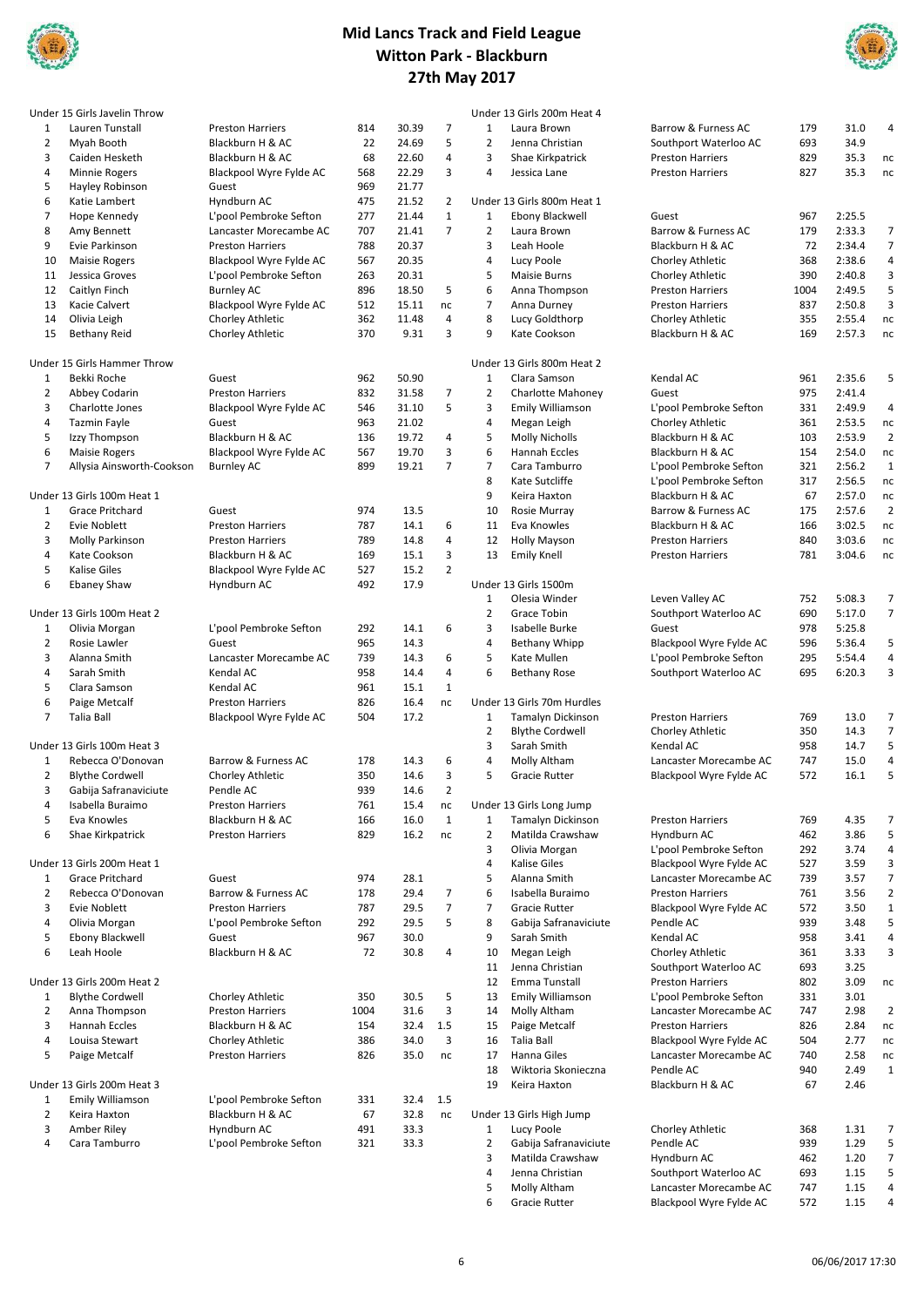



|                         | Under 13 Girls Shot Putt     |                         |     |       |                |
|-------------------------|------------------------------|-------------------------|-----|-------|----------------|
| 1                       | Nicole Saunders              | Blackburn H & AC        | 124 | 9.36  | $\overline{7}$ |
| $\overline{2}$          | Tamalyn Dickinson            | <b>Preston Harriers</b> | 769 | 7.49  | 5              |
| 3                       | Rosie Lawler                 | Guest                   | 965 | 7.39  |                |
| 4                       | Evie Noblett                 | <b>Preston Harriers</b> | 787 | 7.00  | 4              |
| 5                       | Molly Parkinson              | <b>Preston Harriers</b> | 789 | 6.85  | nc             |
| 6                       | Laura Brown                  | Barrow & Furness AC     | 179 | 6.66  | 7              |
| $\overline{7}$          | Isabella Buraimo             | <b>Preston Harriers</b> | 761 | 5.76  | nc             |
| 8                       | Emily Sim                    | Lancaster Morecambe AC  | 730 | 5.61  | 5              |
| 9                       | Hanna Giles                  | Lancaster Morecambe AC  | 740 | 4.97  | 4              |
| 10                      | Caroline Woodworth           | Blackburn H & AC        | 146 | 4.09  | 3              |
| 11                      | <b>Emily Knell</b>           | <b>Preston Harriers</b> | 781 | 3.67  | nc.            |
| 12                      | <b>Ebaney Shaw</b>           | Hyndburn AC             | 492 | 0.00  | 0              |
|                         |                              |                         |     |       |                |
|                         | Under 13 Girls Discus Throw  |                         |     |       |                |
| $\mathbf{1}$            | Nicole Saunders              | Blackburn H & AC        | 124 | 26.61 | 7              |
| $\overline{2}$          | Caroline Woodworth           | Blackburn H & AC        | 146 | 16.24 | 5              |
| 3                       | <b>Emily Sim</b>             | Lancaster Morecambe AC  | 730 | 13.48 | 7              |
|                         | Under 13 Girls Javelin Throw |                         |     |       |                |
| $\mathbf{1}$            | Nicole Saunders              | Blackburn H & AC        | 124 | 24.73 | 7              |
| $\overline{2}$          | Emily Sim                    | Lancaster Morecambe AC  | 730 | 22.57 | $\overline{7}$ |
| 3                       | Rosie Lawler                 | Guest                   | 965 | 21.68 |                |
| $\overline{\mathbf{4}}$ | <b>Ebaney Shaw</b>           | Hyndburn AC             | 492 | 20.88 | 5              |
| 5                       | Caroline Woodworth           | Blackburn H & AC        | 146 | 20.51 | 4              |
| 6                       | Rebecca O'Donovan            | Barrow & Furness AC     | 178 | 18.46 | 5              |
| $\overline{7}$          | Matilda Crawshaw             | Hyndburn AC             | 462 | 18.29 | 3              |
| 8                       | Danielle Probert             | Blackburn H & AC        | 112 | 17.96 | nc             |
| 9                       | Chloe Molyneux               | Chorley Athletic        | 365 | 17.38 | 4              |
| 10                      | Cara Tamburro                | L'pool Pembroke Sefton  | 321 | 16.52 | 2              |
| 11                      | Emma Tunstall                | <b>Preston Harriers</b> | 802 | 15.99 | $\mathbf{1}$   |
| 12                      | Molly Parkinson              | <b>Preston Harriers</b> | 789 | 14.84 |                |
| 13                      | Alanna Smith                 | Lancaster Morecambe AC  | 739 | 13.61 | 3              |
| 14                      | Hanna Giles                  | Lancaster Morecambe AC  | 740 | 8.30  | nc             |
| 15                      | Talia Ball                   | Blackpool Wyre Fylde AC | 504 | 6.48  |                |
|                         |                              |                         |     |       |                |